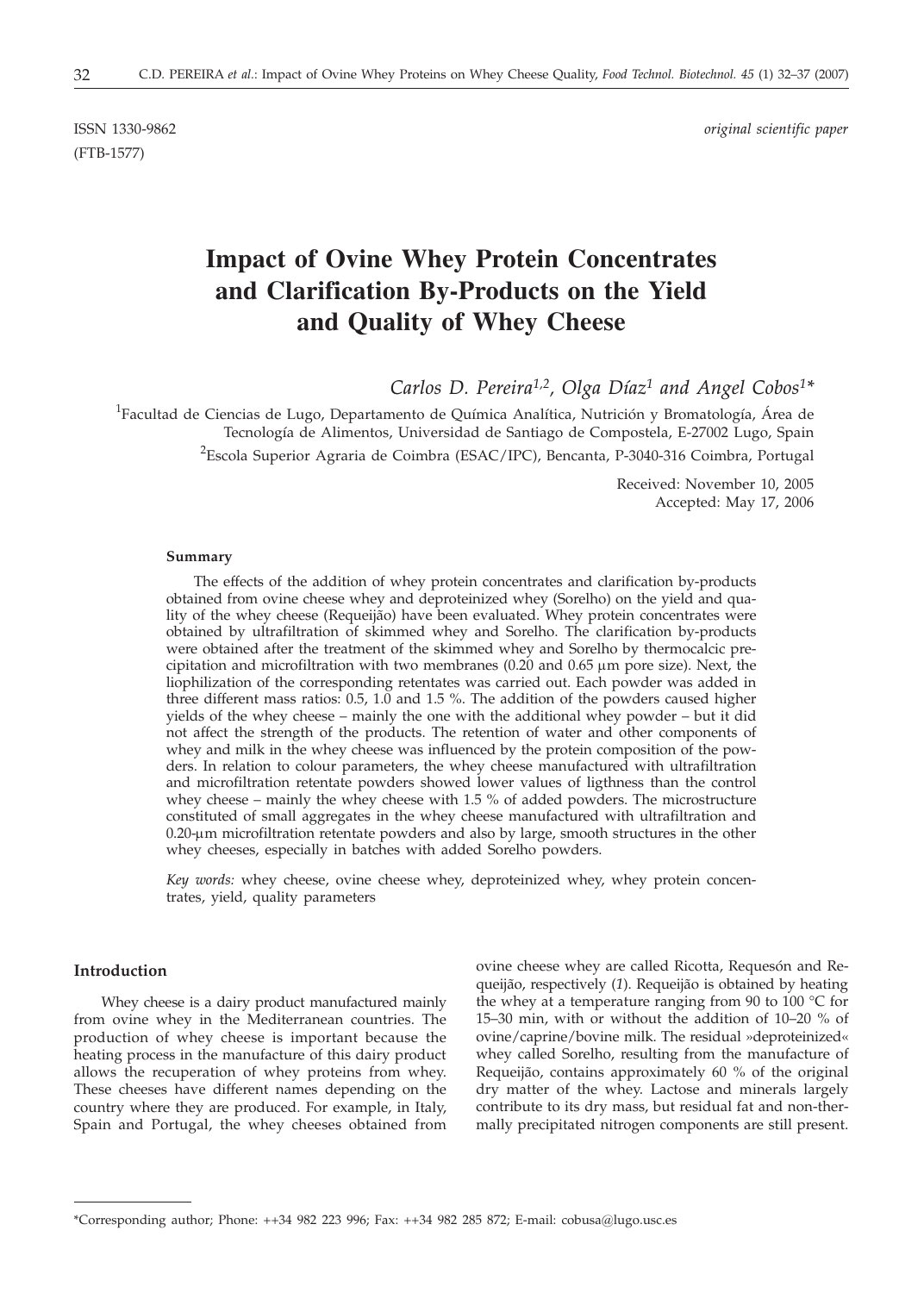Hence, attempts to recover some of the solid components present before the final disposal may be of interest (*2*).

In previous works (*2–4*), we studied the composition and some functional properties of ultrafiltration retentate powders obtained from ovine cheese whey and deproteinized whey (Sorelho). These whey protein concentrates have different composition and functional properties depending on their origin (whey or Sorelho). Moreover, in these studies, both by-products of ovine cheese manufacture were clarified by thermocalcic precipitation and microfiltration using two pore size membranes (0.20 and  $0.65 \mu$ m). Next, the filtrates were ultrafiltrated/diafiltrated and then, the corresponding retentates were freeze dried. The clarification improved posterior ultrafiltration rates and improved some functional properties of the whey and Sorelho protein concentrates and also generated microfiltration retentates for potential use in food manufacturing. These microfiltration retentates also showed interesting functional properties.

Whey protein concentrates (WPC) have been widely used in the food industry in a variety of products (*5*). One important use is in dairy products, such as yoghurts, cheeses, *etc*. The addition of denatured whey proteins to cheese milk leads to an increased yield attributed to an increased retention of serum in the cheese matrix and to the incorporation of whey proteins, but it may also result in a slightly poorer quality of cheese flavour and texture (*6*). All the investigations were done with bovine whey proteins and in dairy products manufactured with bovine milk. There are no studies about the effect of the addition of whey proteins on the properties of ovine whey cheeses. This addition could increase the yield of the whey cheeses as well as allow the recuperation of more whey proteins. However, some quality parameters of the whey cheese (colour, texture) might be affected.

The objective of this work was to study the influence of the addition of ultrafiltration retentate powders and clarification by-products (microfiltration retentate powders) obtained from ovine cheese whey and deproteinized whey (Sorelho) on some parameters (yield, dry matter content, texture, colour and microstructure) of a whey cheese (Requeijão).

# **Materials and Methods**

#### *Sample preparation*

Ovine cheese whey and deproteinized whey (Sorelho) were obtained from the Association of Producers of Serra da Estrela Sheep (ANCOSE, Portugal). Sample preparation was similar for both products. Immediately after reception, the products were skimmed by means of a WestfaliaTM separator type ADB. Approximately 100 L of each product (cheese whey or Sorelho) were used in each trial; 50 L were submitted to ultrafiltration and 50 L were used for thermocalcic precipitation and microfiltration. All experiments were done in triplicate. More details and a diagram of the process can be found in the work by Pereira *et al.* (*2*).

Two microfiltration pore size membranes (0.20 and  $0.65 \mu m$ ) were used in the clarification procedure. Membrane retentates were freeze-dried in a Lyph-Lock freeze dryer (Labconco Corporation, Kansas City, USA). Six different powders were obtained: three from ovine whey and three from Sorelho. The three powders from whey were: the ultrafiltration retentate powder (UFRP), the microfiltration retentate powder using a  $0.65$ - $\mu$ m pore size MF membrane (MFRP 0.65) and the microfiltration retentate powder using a 0.20-µm pore size MF membrane (MFRP 0.20). The other three powders were obtained from Sorelho using similar treatments: SUFRP (ultrafiltration retentate powder), SMFRP 0.65 and SMFRP 0.20 (microfiltration retentate powders).

#### *Whey cheese preparation*

Nineteen different batches of whey cheese were manufactured. The control batch was made with 900 g of cheese whey and 100 g of bovine milk standardized to 12.2 % dry matter, 3.1 % protein and 3.5 % lipids. The whey constituted of 11.35  $\%$  dry matter, 1.53  $\%$  protein, 1.11 % lipids and 2.9 % ash. The remaining eighteen whey cheese batches were manufactured with the addition of the three different powders from ovine whey and the three powders from Sorelho. Each powder was added in three different mass ratios: 0.5, 1.0 and 1.5 %. The chemical and protein composition of these powders is shown in Table 1 [adapted from (*2,3*)].

The mixture was heated in a stainless steel kettle under smooth stirring conditions. When it began to boil, 20 mL of cold water were added and the temperature was maintained at 95 °C for 10 min. Afterwards, the mixture was poured into cheesecloth bags so it could drain for 24 h at  $2 \degree C$ .

Three cheeses from the control batch and one cheese from the other batches were manufactured and analysed in each experiment. This experiment was repeated four times.

#### *Dry matter content and whey cheese yields*

Whey cheeses were analysed for dry matter by oven drying at 105 °C for 12 h. All determinations were made in duplicate.

Whey cheese yield was determined by dividing the mass of the whey cheese by the mass of the original mixture (whey, milk and powders) and multiplying by 100.

Yield adjusted to 30 % dry matter content was calculated as follows:

Adjusted yield = (dry matter in whey cheese in %/30) $\cdot$ · whey cheese yield

Dry matter recovery was calculated as follows:

Dry matter recovery =  $\int$  [mass of cheese in g  $\cdot$  dry matter in cheese in  $\frac{\frac{1}{2}}{\frac{1}{2}}$  (100 · 12.2 + 900 · 11.35 + mass of powder in  $g \cdot dry$  matter in powder in %)]  $\cdot 100$ 

where 100 is the mass of the added milk in g, 12.2 is the percentage of dry matter in the added milk, 900 is the mass of the added whey in g and 11.35 is the percentage of dry matter in added whey.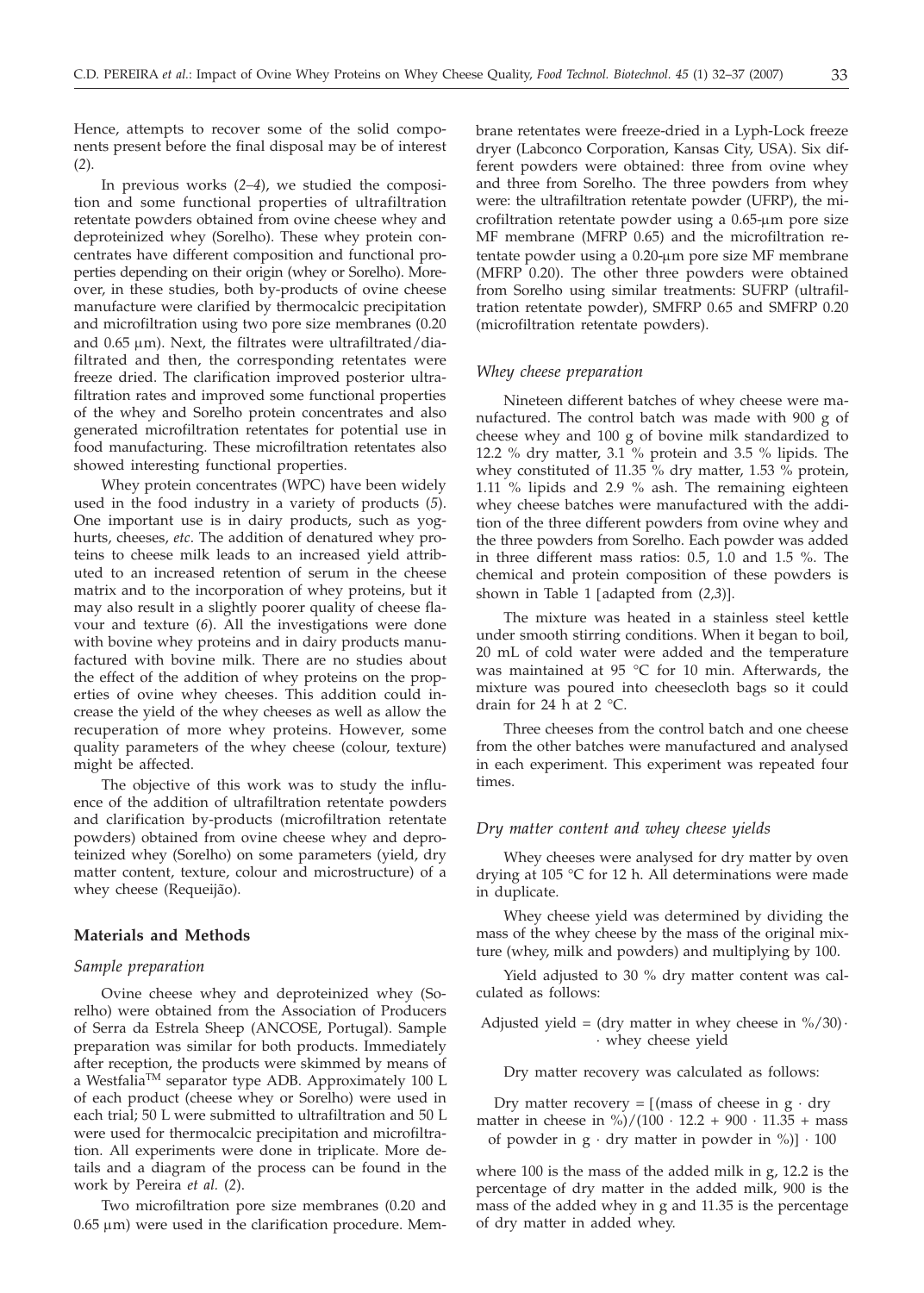| Ovine cheese<br>whey    | <b>UFRP</b>      | <b>MFRP 0.65</b>  | <b>MFRP 0.20</b> |
|-------------------------|------------------|-------------------|------------------|
| Moisture                | $11.23 + 0.32$   | $11.01 + 1.05$    | $9.71 + 2.68$    |
| Total nitrogen          | $5.65 \pm 0.58$  | $2.98 \pm 0.13$   | $5.05 \pm 0.72$  |
| Fat                     | $0.36 \pm 0.03$  | $0.47 + 0.10$     | $0.42 \pm 0.11$  |
| Ash                     | $26.70+0.01$     | $28.06 + 1.12$    | $25.41 + 3.73$   |
| Calcium                 | $0.65 + 0.03$    | $0.90 + 0.11$     | $0.88{\pm}0.23$  |
| Chloride                | $9.28 + 0.26$    | $12.57+0.64$      | $11.78 + 1.52$   |
| True protein            | 32.58+4.74       | $16.39 + 0.36$    | $29.64 + 1.60$   |
| $\alpha$ -Lactalbumin   | $5.83 + 0.55$    | $2.35+0.24$       | $4.63 + 0.38$    |
| β-Lactoglobulin         | $23.81 \pm 3.77$ | 11.78±1.24        | 19.75±0.79       |
| Bovine serum<br>albumin | $0.88 + 0.58$    | $0.52 + 0.08$     | $0.27 + 0.15$    |
| NPNC                    | $2.18 \pm 0.28$  | $1.49 \pm 0.37$   | $1.86 \pm 0.23$  |
| Sorelho                 | <b>SUFRP</b>     | <b>SMFRP 0.65</b> | SMFRP 0.20       |
| Moisture                | $10.54 + 0.39$   | $8.68 + 0.50$     | $8.79 + 2.67$    |
| Total nitrogen          | $4.56 + 0.90$    | $2.69 + 0.32$     | $3.45 + 0.70$    |
| Fat                     | $0.44 \pm 0.07$  | $0.49 + 0.02$     | $0.52 \pm 0.14$  |
| Ash                     | $27.24 \pm 0.33$ | 29.83±0.21        | 27.69±1.29       |
| Calcium                 | $0.71 \pm 0.21$  | $0.86 \pm 0.03$   | $0.75 \pm 0.35$  |
| Chloride                | $15.12 \pm 0.56$ | $15.07 \pm 0.50$  | 14.17±0.62       |
| True protein            | 25.38±6.15       | 15.90±1.32        | 19.99±3.83       |
| $\alpha$ -Lactalbumin   | $6.02 \pm 1.89$  | $3.09 \pm 0.94$   | $5.17 \pm 1.02$  |
| $\beta$ -Lactoglobulin  | $7.60 \pm 1.26$  | $3.91 \pm 1.83$   | $4.11 \pm 0.54$  |
| Bovine serum<br>albumin | $0.58 \pm 0.36$  | $0.82 \pm 0.18$   | $0.63 \pm 0.21$  |
|                         |                  |                   |                  |
| <b>NPNC</b>             | $2.65 + 0.96$    | $1.41 \pm 0.07$   | $1.95 \pm 0.34$  |

Table 1. Chemical and protein composition (g/100 g powder) of ovine cheese whey and Sorelho powders

Mean values±standard deviation *(N*=3), adapted from (*2,3*) NPNC: non-protein nitrogen components

UFRP, SUFRP: ultrafiltration retentate powders; MFRP, SMFRP: microfiltration retentate powders, using the  $0.65$  or  $0.20$ -um microfiltration membrane

# *Strength of whey cheeses*

The strength of the whey cheeses was measured using a Stevens LFRA Texture Analyser (Stevens & Sons Ltd., UK) fitted with the cylindrical probe TA 24 (diameter of 4 mm). The whey cheeses were penetrated to a depth of 20 mm at a rate of 1 mm/s. The maximum force (*g*) required to penetrate the gel was taken as a measure of the relative gel strength. All determinations were made in duplicate.

## *Colour coordinates*

The colour of the samples was measured using a Minolta CR 200 colorimeter (Minolta Camera Co., Osaka, Japan). All measurements were made in the Hunter Lab colour space using the D65 standard illuminant and 10° standard observer. The instrument was standardized with a white (*L*=97.8, *a*=–0.6, *b*=2.1) tile before sample measurements. The colour values were expressed as *L* (lightness), *a* (redness/greenness) and *b* (yellowness/ blueness). All determinations were made in duplicate.

### *Microstructure of whey cheeses*

Scanning electron microscopy (SEM) was used to study the microstructure of the whey cheeses. The samples consisted of 5-mm cubes, which were left in a 100 mL*/*L trichloromethane-water solution until analysis.

Whey cheese samples were sequentially dehydrated with successive treatments in aqueous ethanol solutions, with ethanol concentration ranging from 30 to 100 %. Afterwards, ethanol was substituted by 100 % acetone and the samples were dried with the critical point method under CO<sub>2</sub> using a Bal-Tec CPD 020 critical point dryer (Bal-Tec AG, Balzers, Liechtenstein). Dried specimens were fractured with a razor blade, mounted on stubbs and sputter coated with gold ions (300 Å at 1200 V and 10 mA) in a JEOL model JFC-1100 ion sputtering device (JEOL Ltd., Tokyo, Japan), and examined by SEM in a JEOL JSM-T220A scanning electron microscope, operated at 15 or 20 kV.

#### *Statistical analysis*

One-way ANOVA with Dunnett´s multiple comparison test  $(p<0.05)$  was carried out to identify the differences between the control batch and the other batches (SPSS 12.0S version 12.0.1 for Windows, 2003).

## **Results and Discussion**

## *Whey cheese yields and dry matter recovery*

Table 2 shows the effects of the addition of ovine cheese whey and Sorelho powders on yield, adjusted yield and dry matter recovery of the experimental whey cheeses. The control whey cheeses showed a yield of 5.3 %, which was lower than the typical yield of whey cheeses (6 %) reported by Pintado *et al.* (*1*). The lower heating temperature used in our work and the fact that no ovine milk was added could have influenced the differences observed.

In general, the addition of UF retentate and MF retentate powders increased whey cheese yields, as they were significantly higher than the control batch at the three levels of incorporation with MFRP 0.20, and only significantly higher when 1 or 1.5 % of the rest of the whey powders or 1.5 % of Sorelho powders were used. The yields increased proportionally with the levels of incorporation of the powders.

The adjusted yield results allowed us to eliminate the effect of the variation in water content of the whey cheeses. The values were also higher in whey cheeses with added powders than in the control batch, but there were no significant differences when Sorelho powders were incorporated. A similar pattern was observed in the results of dry matter recovery. It is clear that, if a dry ingredient is added to a product, the yield or the adjusted yield should increase. However, when whey powders were incorporated, the increases in dry matter recovery were higher than those expected even with a full retention of the dry ingredients added, which did not happen in the same proportion when Sorelho powders were used. The higher increase in yields and dry matter recovery in batches with the added whey powder com-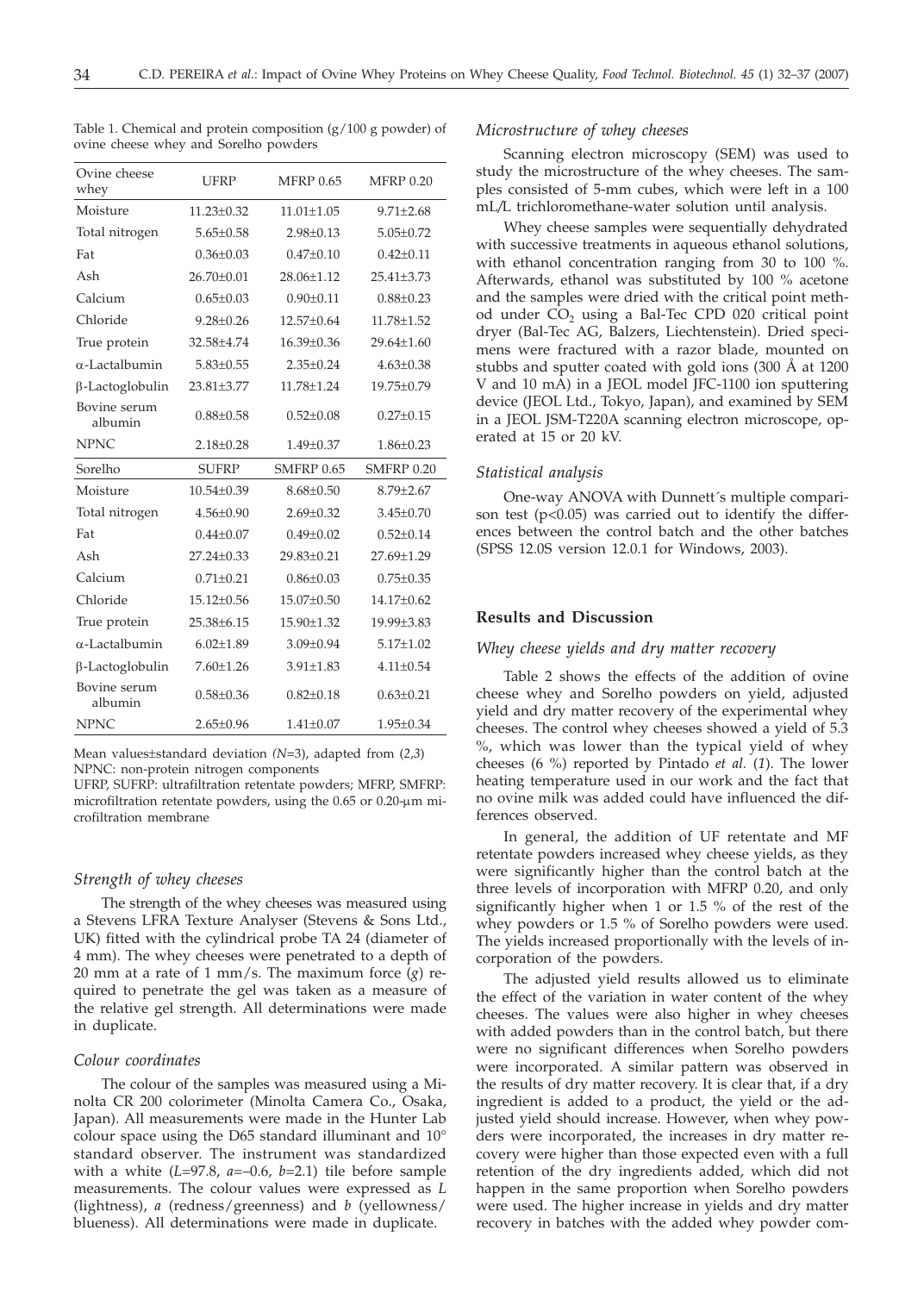| Whey cheeses | Yield/%             | Adjusted yield/%    | Dry matter<br>recovery/% | Dry matter/%         | Strength/g        |
|--------------|---------------------|---------------------|--------------------------|----------------------|-------------------|
| Control      | $5.30 \pm 0.78$     | $5.42 \pm 0.89$     | $14.22 \pm 2.33$         | $30.62 \pm 1.59$     | 111.7±32.10       |
| UFRP/%       |                     |                     |                          |                      |                   |
| 0.5          | $6.64 \pm 0.72$     | $6.08 \pm 0.26$     | $16.03 \pm 0.68$         | $27.70 \pm 2.70$     | 114.7±19.62       |
| 1.0          | $(8.15 \pm 1.31)^*$ | $(7.47 \pm 1.22)^*$ | $(19.78 \pm 3.23)^*$     | $27.56 \pm 2.14$     | $108.0 \pm 32.50$ |
| 1.5          | $(8.79 \pm 1.08)^*$ | $(7.74 \pm 0.97)^*$ | $(20.58 \pm 2.59)^*$     | $(26.51 \pm 2.45)^*$ | 81.25±24.59       |
| MFRP 0.65/%  |                     |                     |                          |                      |                   |
| 0.5          | $5.67 \pm 0.27$     | $5.58 \pm 0.15$     | 14.71±0.38               | 29.56±0.66           | 133.5±13.52       |
| 1.0          | $(6.95 \pm 1.22)^*$ | $7.03 \pm 1.31$     | $(18.61\pm3.46)^*$       | 30.38±2.36           | 115.0±23.24       |
| 1.5          | $(7.84 \pm 1.23)^*$ | $(7.42 \pm 1.10)^*$ | $(19.74 \pm 2.91)^{*}$   | 28.44±1.00           | 88.50±21.30       |
| MFRP 0.20/%  |                     |                     |                          |                      |                   |
| 0.5          | $(7.15 \pm 0.93)^*$ | $(7.12 \pm 1.17)^*$ | $(18.76 \pm 3.08)^*$     | 29.78±1.92           | 127.0±40.46       |
| 1.0          | $(8.69 \pm 0.59)^*$ | $(7.58 \pm 0.76)^*$ | $(20.06 \pm 2.02)^*$     | $(26.23 \pm 3.04)^*$ | $114.0 \pm 34.13$ |
| 1.5          | $(9.62 \pm 0.36)^*$ | $(9.15 \pm 0.65)^*$ | $(24.35 \pm 1.72)^*$     | 28.55±1.69           | 122.2±13.40       |
| SUFRP/%      |                     |                     |                          |                      |                   |
| 0.5          | $6.62 \pm 1.43$     | $6.65 \pm 1.23$     | $17.52 \pm 3.25$         | $30.31 \pm 1.63$     | 106.5±47.91       |
| 1.0          | $6.54 \pm 1.04$     | $6.49{\pm}1.45$     | 17.17±3.84               | 29.53±2.28           | 104.5±11.36       |
| 1.5          | $(7.08 \pm 0.78)^*$ | $6.74 \pm 1.02$     | 17.93±2.72               | 28.47±1.94           | 97.25±20.20       |
| SMFRP 0.65/% |                     |                     |                          |                      |                   |
| 0.5          | $6.08 \pm 0.62$     | $6.45 \pm 1.01$     | $16.99 \pm 2.66$         | 31.70±2.07           | 96.25±20.06       |
| 1.0          | $6.44 \pm 0.54$     | $6.23 \pm 0.87$     | $16.49 \pm 2.31$         | 29.03±3.19           | 111.7±34.01       |
| 1.5          | $(7.04 \pm 0.14)^*$ | $6.65 \pm 0.52$     | 17.69±1.38               | 28.34±2.31           | 120.5±22.17       |
| SMFRP 0.20/% |                     |                     |                          |                      |                   |
| 0.5          | $5.05 \pm 0.51$     | $5.14 \pm 0.72$     | 13.55±1.90               | 30.68±4.17           | 106.5±52.13       |
| 1.0          | $6.38 \pm 0.17$     | $5.84 \pm 0.35$     | 15.48±0.92               | 27.49±0.94           | 114.5±63.16       |
| 1.5          | $(7.26 \pm 0.39)^*$ | $6.85 \pm 0.72$     | 18.23±1.91               | 28.30±2.38           | 73.25±49.49       |

Table 2. Effect of the addition of ovine cheese whey and Sorelho powders on yields, dry matter recovery, dry matter content and strength of whey cheeses

Mean values±standard deviation *(N*=4), except control (*N*=12)

\*Means differ significantly (p<0.05) from control

UFRP, SUFRP: ultrafiltration retentate powders; MFRP, SMFRP: microfiltration retentate powders, using the 0.65 or 0.20-µm microfiltration membrane

pared to the Sorelho ones could be due to the higher proportion of  $\beta$ -lactoglobulin in the former, but also to the higher ratio  $\beta$ -lactoglobulin/ $\alpha$ -lactalbumin [5/1 in whey powders and 1/1 in Sorelho powders, approximately  $(3)$ ].  $\beta$ -lactoglobulin is the main protein in the composition of whey cheeses (*7*) and it forms aggregates in higher proportion than  $\alpha$ -lactalbumin in concentrated whey even at lower temperatures than those used in whey cheese production (*8*). The added protein probably interacted with the proteins of the whey and the milk added; it is also possible that the additional amount of  $\beta$ -lactoglobulin was associated with the residual fat globule membranes, an effect described by other authors in whole milk during heating (*9*,*10*). These interactions may explain the increased yields in batches with added whey powder in relation to the control batch, mainly when 1.0 and 1.5 % of whey powders were used.

The higher yields of the MFRP 0.20 batches in relation to the UFRP ones cannot be attributed to the true protein and  $\beta$ -lactoglobulin contents of the powders (Table 1). This may be due to the fact that the MFRP 0.20 is the by-product obtained from thermocalcic aggregation

during the clarification procedure of the whey, so it is expected that phospholipoproteins are concentrated in this product [the objective of the pretreatment; (*11*)] together with a certain amount of the main whey proteins. It might be possible for these proteins to interact in a different way with other components of the whey/milk mixture during whey cheese manufacture than UFRP proteins. This would allow for their retention in higher amounts, as can be observed in dry matter recoveries. MFRP 0.65 batches showed yields similar to those for UFRP, although this product had a lower protein concentration. It is also possible that the different nature of the proteins after thermocalcic aggregation affected the yields more than the protein content.

#### *Dry matter content*

Table 2 also shows the dry matter content of the whey cheeses. In general, the whey cheeses manufactured with the addition of whey or Sorelho powders showed lower dry matter content than the control batch, mainly when high concentrations were added. Although several components were retained in the whey cheeses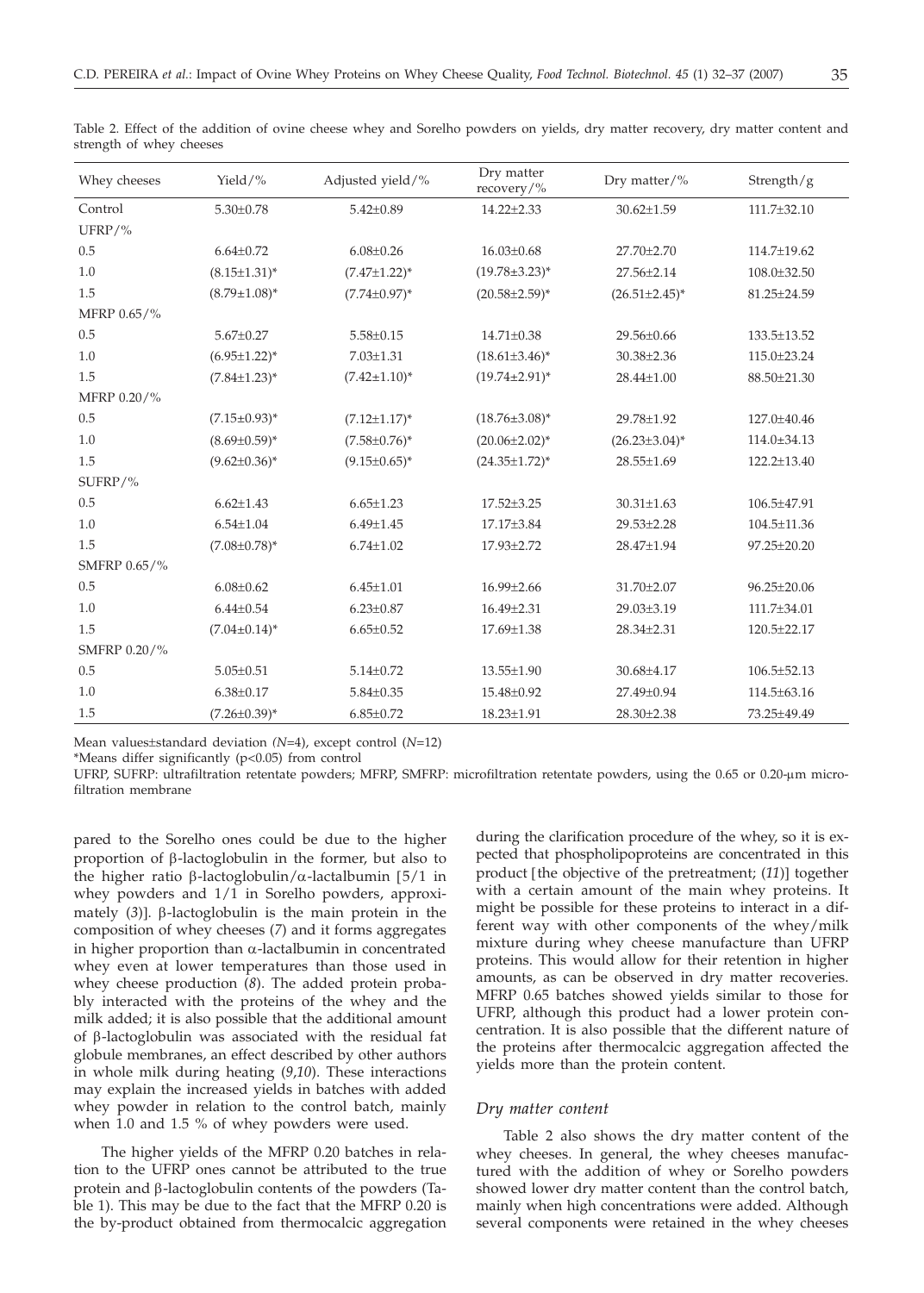(according to the dry matter recovery results), water was probably the main compound that the proteins of the powder retained.

# *Strength*

The strength of the whey cheeses is shown in Table 2. Changes were not observed in the strength of the products with the addition of the powders. It is important to remark that the higher retention of water caused by the addition of retentate powders did not influence the texture of the whey cheeses.

#### *Colour*

The *L*, *a* and *b* values of whey cheeses are shown in Table 3. The whey cheeses manufactured with ultrafiltration and microfiltration retentate powders showed lower values of *L* than the control whey cheeses – mainly in those with 1.5 % of added powders. This observation may be explained by the content of dry matter in the whey cheeses, with the lowest values in control whey

Table 3. Effect of the addition of ovine cheese whey and Sorelho powders on colour coordinates of whey cheeses

| Whey cheeses | L                    | $\mathfrak a$    | $\boldsymbol{b}$ |
|--------------|----------------------|------------------|------------------|
| Control      | 94.85±0.78           | $-3.03 \pm 0.34$ | $10.53 \pm 0.46$ |
| UFRP/ $%$    |                      |                  |                  |
| 0.5          | 94.09±0.92           | $-2.70 \pm 0.38$ | 10.46±0.58       |
| 1.0          | 93.74±0.55           | $-2.50 \pm 0.41$ | $10.81 \pm 0.57$ |
| 1.5          | $(93.06 \pm 0.38)^*$ | $-2.59 \pm 0.45$ | 11.25±0.80       |
| MFRP 0.65/%  |                      |                  |                  |
| 0.5          | 93.90±0.21           | $-2.71 \pm 0.60$ | $10.36 \pm 1.06$ |
| 1.0          | $(92.55 \pm 0.90)^*$ | $-2.40 \pm 0.57$ | $10.20 \pm 1.16$ |
| 1.5          | $(92.85 \pm 1.38)^*$ | $-2.46 \pm 0.53$ | $10.85 \pm 0.81$ |
| MFRP 0.20/%  |                      |                  |                  |
| 0.5          | 94.75±0.38           | $-2.60 \pm 0.49$ | $10.89{\pm}1.01$ |
| 1.0          | 93.56±0.64           | $-2.62 \pm 0.45$ | $9.98 \pm 0.68$  |
| 1.5          | 93.92±0.44           | $-2.71 \pm 0.42$ | $10.30 \pm 0.94$ |
| SUFRP/%      |                      |                  |                  |
| 0.5          | 94.15±1.08           | $-2.86\pm0.33$   | $10.64 \pm 0.72$ |
| 1.0          | 94.07±0.50           | $-2.55 \pm 0.51$ | 9.99±0.84        |
| 1.5          | $93.71 \pm 0.62$     | $-2.51 \pm 0.50$ | $10.54 \pm 0.59$ |
| SMFRP 0.65/% |                      |                  |                  |
| 0.5          | 94.20±0.94           | $-2.79 \pm 0.73$ | $10.20 \pm 1.06$ |
| 1.0          | 94.47±0.39           | $-2.87 \pm 0.59$ | 10.38±1.01       |
| 1.5          | $(93.30 \pm 0.97)^*$ | $-2.85 \pm 0.71$ | 11.00±1.26       |
| SMFRP 0.20/% |                      |                  |                  |
| 0.5          | 94.97±0.26           | $-3.02 \pm 0.45$ | $11.01 \pm 0.64$ |
| 1.0          | 94.34±0.54           | $-2.76 \pm 0.36$ | $10.64 \pm 0.25$ |
| 1.5          | 93.87±0.78           | $-3.12 \pm 0.37$ | $11.29 \pm 0.42$ |

Mean values±standard deviation *(N*=4), except control (*N*=12) \*Means differ significantly (p<0.05) from control

UFRP, SUFRP: ultrafiltration retentate powders; MFRP, SMFRP: microfiltration retentate powders using the  $0.65$  or  $0.20$ - $\mu$ m microfiltration membrane

cheeses and the highest values in the whey cheeses with higher levels of added powders. In these cheeses, the decrease in *L* values could have a detrimental effect on the consumers´ acceptance. In general, the whey cheeses manufactured with ultrafiltration and microfiltration retentate powders showed higher *a* values than control whey cheeses. No effect of the retentate powders was observed in *b* values.

# *Microstructure*

SEM micrographs (1500 magnifications, Fig. 1) show different structures for each sample of whey cheese, although in most of them (except SMFRP 0.20 added batches), similar aggregates to those observed in whey protein gels of ovine (*4*) or bovine origin (*12,13*) have been found. However, the size of these aggregates and the presence of pores or of other structures show differences among the experimental whey cheeses. Control batch (Fig. 1, first micrograph) and MFRP 0.65 added batches have a microstructure formed by a network of small aggregates of different sizes (more compact in control than in MFRP 0.65 whey cheeses) and large, smooth structures of  $20 \mu m$  or more incrusted in this network.

The microstructure of UFRP (Fig. 1, second micrograph) and MFRP 0.20 (Fig. 1, third micrograph) batches are only formed by aggregates having a similar appearance to thermal whey protein gels. These aggregates are more homogeneous in size in MFRP 0.20 batches in comparison with UFRP ones. Some pores can also be observed in both samples.

Whey cheeses with SUFRP additions have a microstructure similar to the control batch, with heterogeneous aggregates and smooth structures, with no pores. SMFRP 0.65 (Fig. 1, fourth micrograph) also shows this appearance, although aggregates are smaller and more homogeneous and compact than in the other whey cheeses. However, the structure of aggregates has almost disappeared in SMFRP 0.20 batches and the large, smooth structures predominate in these whey cheeses.

The small aggregates that constitute the main structure in most of the whey cheeses are probably formed by whey proteins, although some caseins from the added milk can be included in the structures, interacting with whey protein, as has been suggested for yogurts fortified with WPC (*14*). The smooth structures are not due to the addition of the experimental powders, and they may be formed by whey proteins interacting in a more disordered way than the proteins which generate the small aggregates. This effect might be related to the amount of soluble protein and its denaturation state: these structures are specially abundant in batches with added Sorelho powder, products that contain a low proportion of soluble protein (Table 1). Nevertheless, they do not appear in UFRP and MFRP 0.20 whey cheeses; these powders contained a high proportion of soluble b-lactoglobulin and a low quantity of denatured proteins.